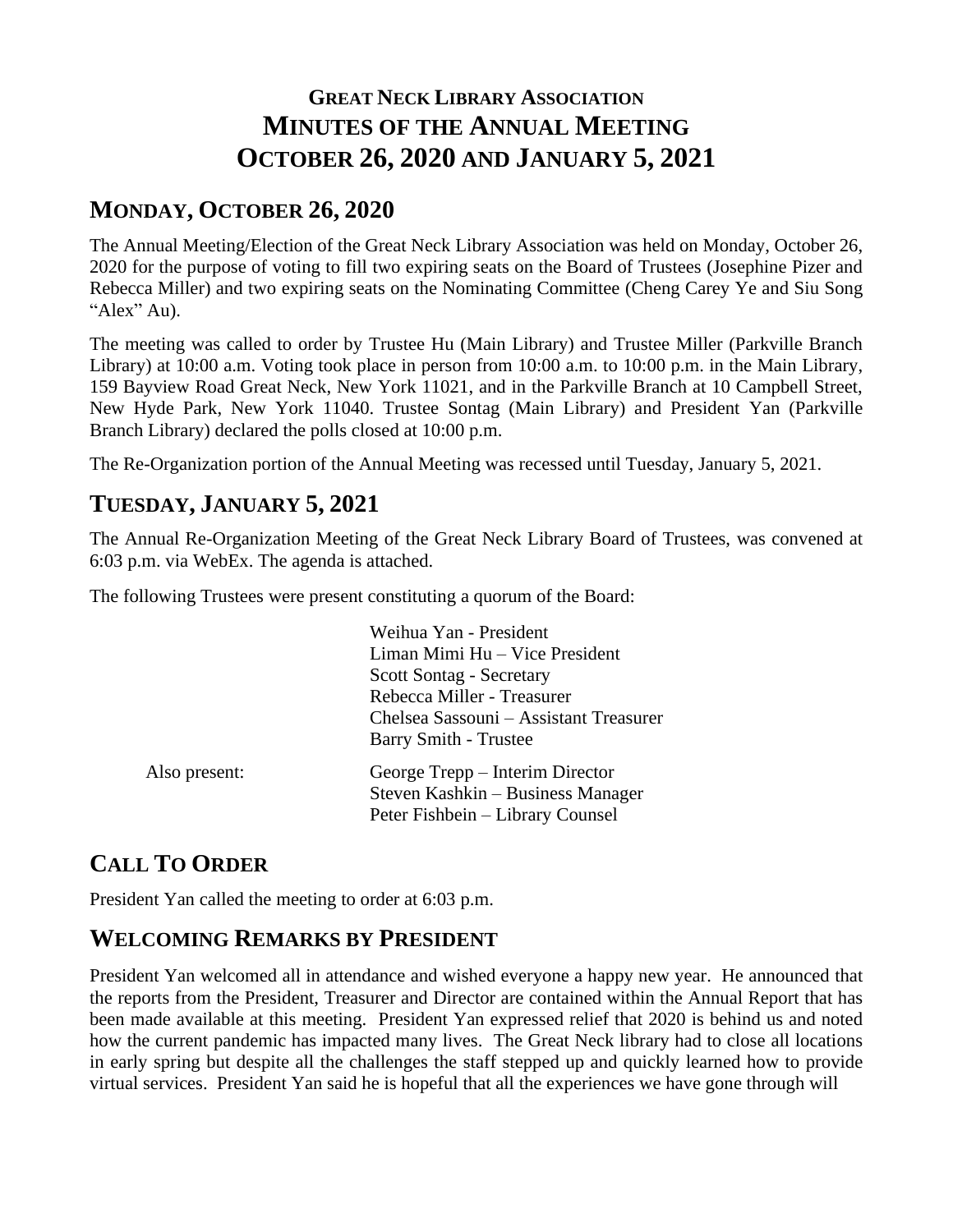help the library move forward and provide better opportunities in the future. He added that the pandemic also paused many of the library's initiatives including the branch renovations and the search for a new director. President Yan said that the board worked with an outside expert to review the library policies and how the board functions in order to streamline the processes and do more with less. He thanked his fellow trustees, in particular frontline workers Dr. Barry Smith and Mimi Hu for their efforts during the pandemic and their work on the policy manual and the branch renovations. Lastly, he shared how fortunate he was to have served alongside departing trustees Rebecca Miller and Josie Pizer. President Yan noted how they were his mentors, thanked them for their patience with him and wished them well.

## **MINUTES**

#### **Upon motion by Mimi Hu, seconded by Rebecca Miller, and after discussion, it was,**

**RESOLVED**, that the Board of Trustees of the Great Neck Library approve the Minutes of the October 28, 2019, Annual Meeting/Election and January 7, 2020, Annual Re-Organization Meeting, as presented.

**VOTE:** Yes 6 (Yan, Hu, Sontag, Miller, Sassouni, Smith) MOTION CARRIED UNANIMOUSLY

### **REPORTS**

Reports from the President, Treasurer and Interim Director are in the Annual Report attached to these minutes.

## **PRESENTATION TO RETIRING MEMBERS OF THE NOMINATING COMMITTEE**

On behalf of the Board, President Yan thanked Cheng Carey Ye and Sui Song "Alex" Au for their contributions to the Nominating Committee. Certificates of Appreciation were delivered to both. The certificates read as follows: *In appreciation of your diligent and dedicated service to the Great Neck Library, your leadership role in the community, your integrity, and your professional manner.*

President Yan said the following:

*Thank you for your services the last few years. I hope that you consider doing something in the future, whether it is the same or in a different capacity. We will miss you. Thank you once again.*

## **PRESENTATION TO RETIRING MEMBERS OF THE BOARD OF TRUSTEES**

On behalf of the Board, President Yan thanked Rebecca Miller and Josie Pizer for their contribution to the Board of Trustees. Certificates of Appreciation were delivered to Ms. Miller and Ms. Pizer. The certificates read as follows: *In appreciation of your diligent and dedicated service to the Great Neck Library, your leadership role in the community, your integrity, and your professional manner.*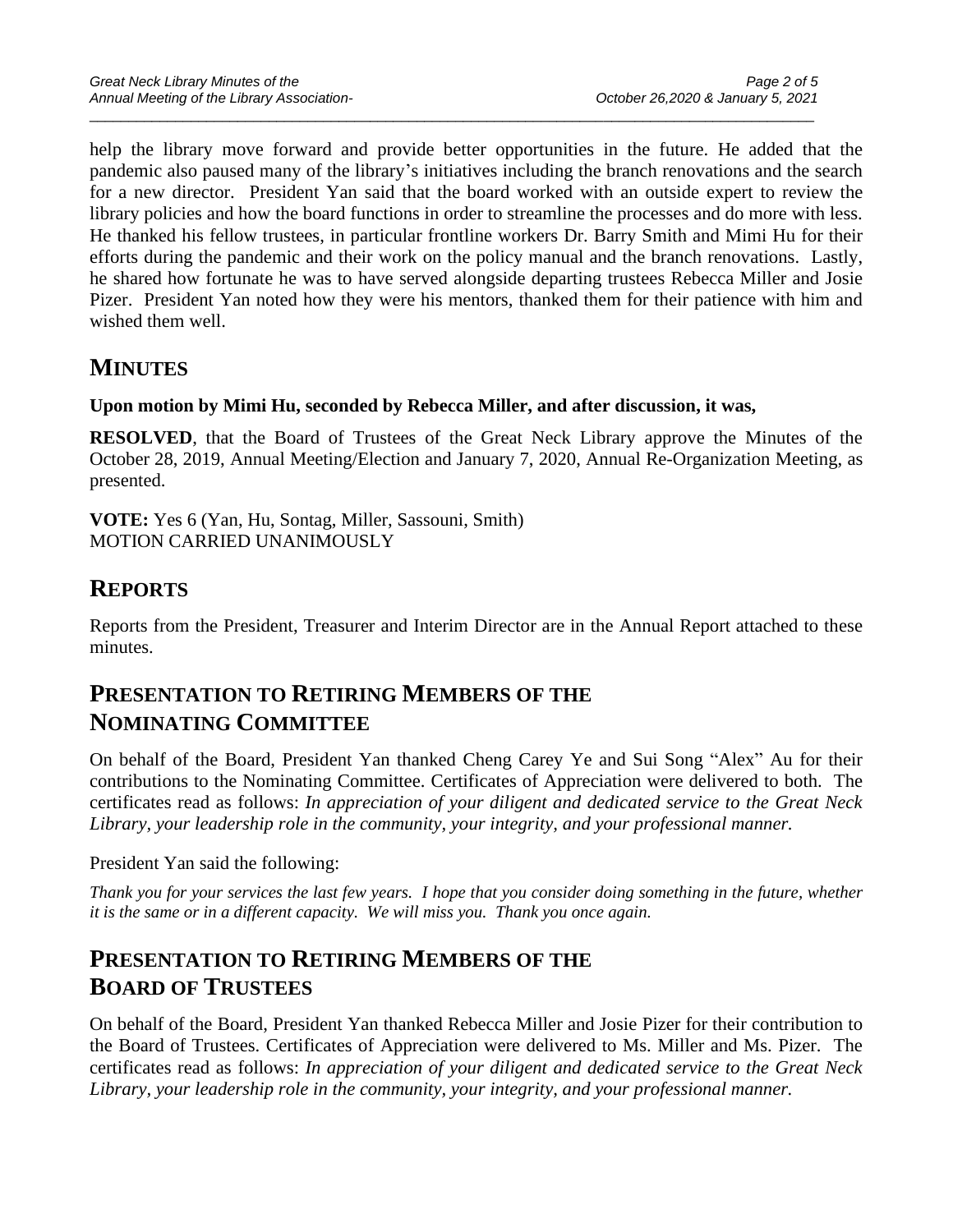#### President Yan said the following:

*Thank you, Rebecca and Josie, for showing us how to be better trustees. You will be missed. Hopefully you will continue to actively participate in library affairs and attend meetings. Trustee Hu added that her belief in a great leader is that not only can they lead but also lay a pipeline to foster future leaders which she has done. She said that Ms. Miller has accomplished so much for the library and that she appreciates her so much. Trustee Sassouni shared that when she joined the board, she was a new member and wanted to give a welldeserved nod of respect to departing trustee Pizer who was a champion for a lot. Josie made sure that the board maintained a standard of excellence and hopes that this new board will channel some of her brilliance as they move forward.*

\_\_\_\_\_\_\_\_\_\_\_\_\_\_\_\_\_\_\_\_\_\_\_\_\_\_\_\_\_\_\_\_\_\_\_\_\_\_\_\_\_\_\_\_\_\_\_\_\_\_\_\_\_\_\_\_\_\_\_\_\_\_\_\_\_\_\_\_\_\_\_\_\_\_\_\_\_\_\_\_\_\_\_\_\_\_\_\_\_\_\_\_\_

#### Trustee Miller said the following:

*I would like to take a minute to express extreme gratitude to Wei for his leadership as president of the Great Neck Library through what has been an extraordinary and extremely challenging year. When he took office at the organizational meeting there were a lot of things to think about and work on. His to do list was long and that list just accelerated with the arrival of the pandemic, which of course, has disrupted every aspect of our life and reshaped how the library delivers its services and continues to drive for excellence when serving this community. Throughout that whole process and with new processes in place, meaning this way and face to face, Wei has been there to create a path forward through the unchartered territory facing us as a conscientious leader and a caretaker of this vital asset that we all care so much of. It would, in some senses, be enough to just get through it all but along the way he has also put momentum into ongoing projects and the thoughtful reforms of the board's processes that were already in motion. All of this is work that the community and the library will benefit from for years to come. There is no doubt that what he has experienced as president has been time consuming and the responsibility must have weighed heavily, I'm sure, but he did not dwell on that. Instead, he kept us focused and moving forward with the work of the trustees. I have learned from his leadership and am really thankful for it. Beyond that, of course, it has been a pleasure to serve as a pure trustee with everyone else on this body.* Getting to know you all has been a pleasure as well. I am excited to see what the new board will *do next. I wish you all well as we move into 2021 and beyond*

Respectfully submitted,

Scott Sontag Secretary, Board of Trustees

### **NEW BUSINESS**

The new Board reconvened at 6:42 p.m. at which time Peter Fishbein, Library Counsel, welcomed new trustees Josephine Mairzadeh and Kathleen Gold.

#### **(a) ELECTION OF OFFICERS**

#### President

Chelsea Sassouni nominated Weihua Yan. There were no other nominations. *Weihua Yan was unanimously elected President.*

#### Vice President

Weihua Yan nominated Mimi Hu. *Mimi Hu was unanimously elected Vice President.*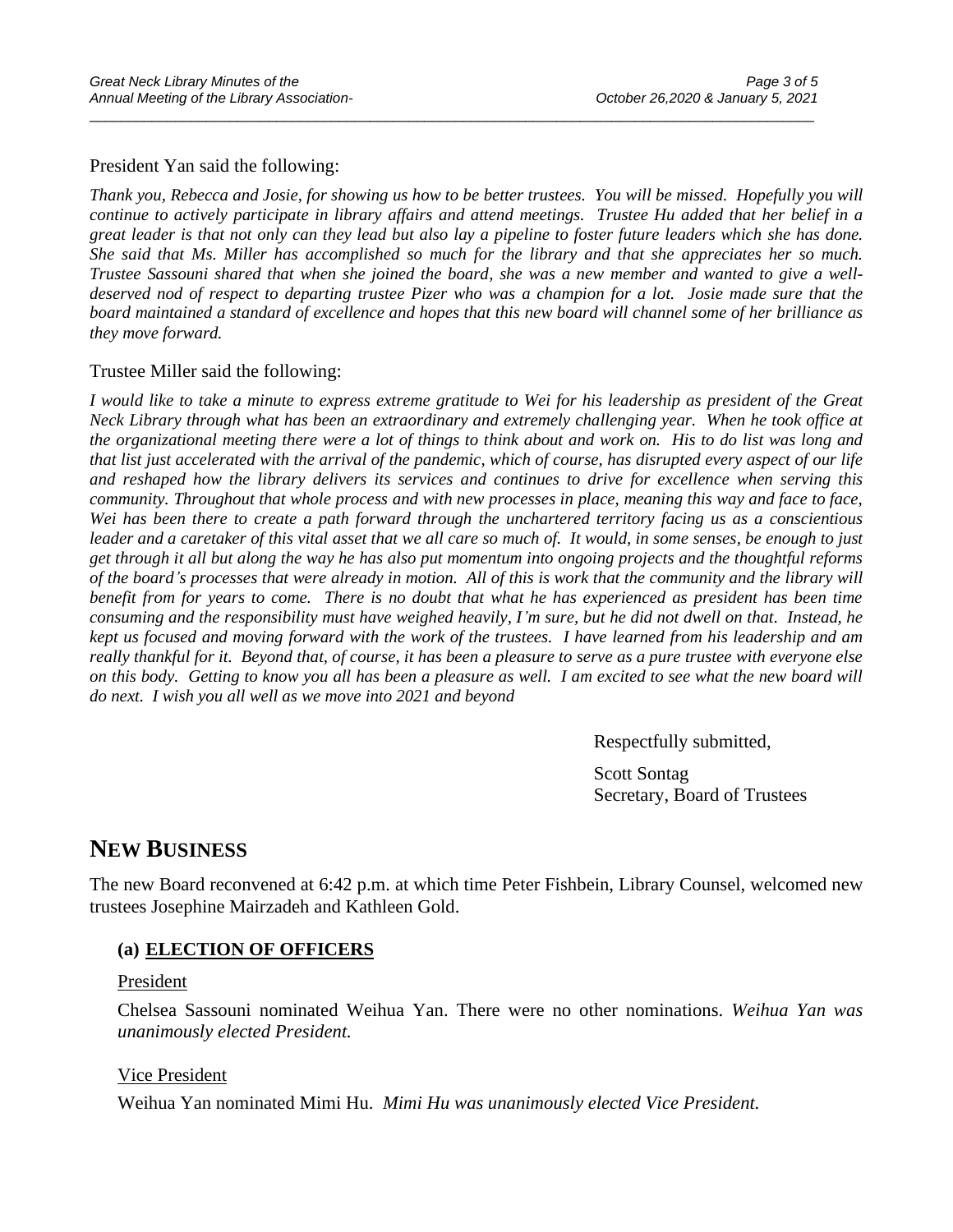#### Secretary

Weihua Yan nominated Barry Smith. There were no other nominations. *Barry Smith was unanimously elected Secretary.*

\_\_\_\_\_\_\_\_\_\_\_\_\_\_\_\_\_\_\_\_\_\_\_\_\_\_\_\_\_\_\_\_\_\_\_\_\_\_\_\_\_\_\_\_\_\_\_\_\_\_\_\_\_\_\_\_\_\_\_\_\_\_\_\_\_\_\_\_\_\_\_\_\_\_\_\_\_\_\_\_\_\_\_\_\_\_\_\_\_\_\_\_\_

#### Treasurer

Barry Smith nominated Chelsea Sassouni. There were no other nominations. *Chelsea Sassouni was unanimously elected Treasurer.*

#### Assistant Treasurer

Weihua Yan nominated Scott Sontag. There were no other nominations. *Scott Sontag was unanimously elected Assistant Treasurer.*

#### Assistant Treasurer

Weihua Yan nominated Josephine Mairzadeh. There were no other nominations. *Josephine Mairzadeh was unanimously elected Assistant Treasurer.*

### **(b) 2021/2022 BOARD MEETING DATES**

#### **Upon motion by Barry Smith seconded by Mimi Hu, and after discussion, it was,**

**RESOLVED**, that the Board of Trustees of the Great Neck Library accept the calendar of Board of Trustees meetings for 2021/2022 [below].

*2021* January 19 - Main February 23 - Main March 10 (Wednesday - Budget Workshop) - Station March 22 (Monday) - Main March 23 - Station April 1 (Thursday - Budget Hearing & Adoption) – Main April 20 - Main May 25 – Main June 22 – Lakeville September 21 – Main October 19 – Parkville October 25 (Monday) Annual Meeting/Election 10:00 a.m. - 10:00 p.m. – Main & Parkville November 16 – Main December 21 – Main

*2022* January 4 – Annual Re-Organization Meeting - Main January 18 – Board Meeting - Main

**VOTE:** Yes 7 (Yan, Hu, Smith, Sassouni, Sontag, Mairzadeh, Gold)